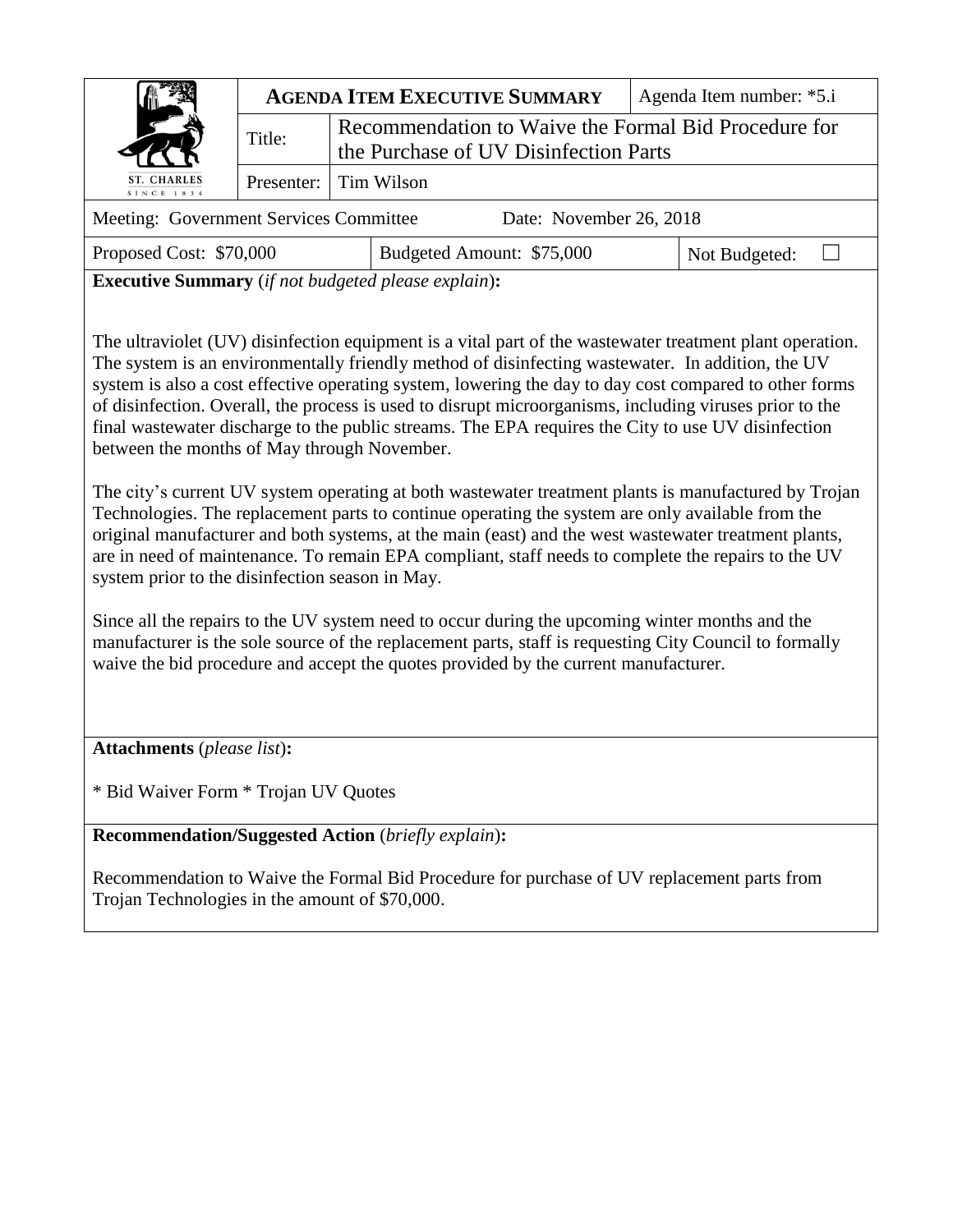# **REQUEST FOR WAIVING BID PROCEDURE**

We request the City Council to waive the bid procedure and accept the quotation (requiring twothirds City Council vote) submitted by:

## (NAME AND ADDRESS OF VENDOR)

Trojan UV 320 Gore Road London, Ontario. Canada N5V4T7 Phone - 519.457.3400

For the purchase of: (ITEM TO BE PURCHASED).

UV replacement parts and supplies

At a cost not to exceed: (PRICING INFORMATION).

\$70,000

## Reason for the request to waive the bid procedure: (EXPLANATION OF WHY YOU ARE **REQUESTING THE WAIVER.)**

All parts and supplies for the UV system can only be purchased from the original manufacture of the equipment of Trojan Technologies.

in c

Other Quotations Received: (LIST OTHER QUOTES) None

Date: 11.09.2018

| Requested by: Tim Wilson |  |
|--------------------------|--|
| Department Director:     |  |
| Purchasing Manager       |  |
|                          |  |

THIS REQUEST FORM MUST BE SIGNED BY ALL PARTIES PRIOR TO REQUESTING COMMITTEE APPROVAL FOR WAIVING OF THE BID PROCEDURE. REQUESTS FORWARDED DIRECTLY TO THE CITY COUNCIL (AND BYPASSING COMMITTEE) MUST BE SIGNED BY ALL PARTIES PRIOR TO REQUESTING CITY COUNCIL APPROVAL. SUCH REQUESTS ARE TO BE OF AN EMERGENCY NATURE WHERE TIME IS OF THE ESSENCE.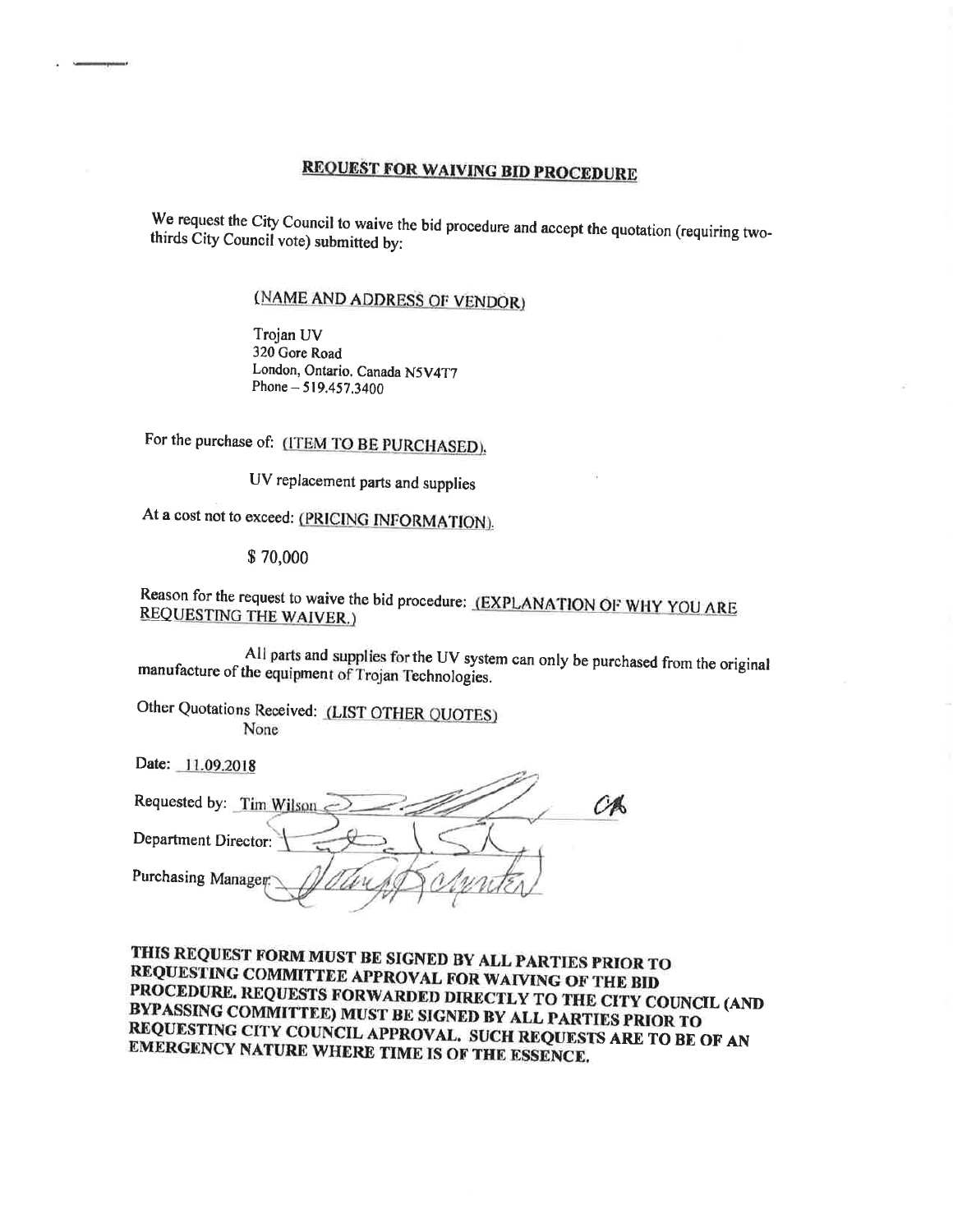

QUOTE FOR: CITY OF ST. CHARLES

60174

A division of Trojan Technologies Group ULC 3020 GORE ROAD LONDON, ONTARIO, CANADA N5V 4T7

ACCOUNTS PAYABLE

2 EAST MAIN ST.,

ST.CHARLES, IL

UNITED STATES

### **QUOTE**

#### Original

SHIP TO: CITY OF ST. CHARLES ATTN: INVENTORY CONTROL 4095 DEVEREAUX WAY PH: 630-377-4449 ST.CHARLES, IL 60174 UNITED STATES

**FORWARD AGENT:** 

FOR CUSTOMER SERVICE, CONTACT JUDY GEORGIJEV VOICE - 1-800-291-0218/1-800-291-0213<br>FAX - 1-800-291-0083/1-800-290-6193

EMAIL - westernus@trojanuv.com

**CUSTOMER #: 485600** QUOTE #: 121825 QUOTE DATE: 11-02-2018 REFERENCE: FORMAL QUOTATION LOB: W97 AFTERMARKET PARTS

We thank you for your inquiry.

| QTY UNIT ITEM   |                                                                                      | PRICE UNIT |           | <b>AMOUNT</b> |
|-----------------|--------------------------------------------------------------------------------------|------------|-----------|---------------|
|                 | FREIGHT QUOTE ID# 3648 UPS GROUND SERVICE<br>TAG: PROJ 420013 ST. CHARLES (WEST), IL |            |           |               |
| 24.00<br>三日八    | 441143-024<br>SLEEVE. PACKAGED UV4000 24"                                            | 406.98EA   | $\circ$ 0 | 9767.52       |
| F.A<br>24.00    | 441169-024<br>LAMP ASSY, PKGD 24" UV 4000 G2                                         | 442.59EA   | $\circ$ 0 | 10622.16      |
| 20.00<br>- EA - | 445039<br>SEAL KIT, WIPER W/TFE BEARING                                              | 236.60EA   | 0         | 4732.00       |

|          |        | SEAL KIT, WIPER W/TFE BEARING  |             |         |
|----------|--------|--------------------------------|-------------|---------|
|          |        | 4.00 FA 490291                 | 1210.99EA 0 | 4843.96 |
|          |        | BALLAST. REPLACEMENT KIT UV4G2 |             |         |
| $1 - 00$ | - F.A. | FREIGHT                        | 191.94EA 0  | 191.94  |
|          |        | FREIGHT & HANDLING             |             |         |
|          |        |                                |             |         |

| GOODS                                           | COSTS                                                                                                                                                                 | <b>TOTAL USD</b> |
|-------------------------------------------------|-----------------------------------------------------------------------------------------------------------------------------------------------------------------------|------------------|
| 29965.64                                        | -191-94                                                                                                                                                               | 30157.58         |
| <b>DELIVERY TERMS</b> - MO URGENCY FOR DELIVERY | Car Market & Care and Provide American Association<br>the second control of the control of the control of the control of the control of the control of the control of |                  |

NO URGENCY FOR DELI **PAYMENT TERMS:** FREIGHT MAY BE ADDED TO THE TOTAL OF THIS QUOTE ONLY IF REQUESTED. SUBJECT TO SALES TAX, WHERE APPLICABLE. Tax to be included if not tax exampt. GST# R105405385 THIS QUOTE EXPIRES: 01-31-2019

U.S. CUSTOMERS MUST PROVIDE SHIP TO'S FEDERAL I.D. #'s FOR SHIPPING PURPOSES UPON RECEIPT OF A FORMAL PURCHASE ORDER.

SHIP: SOLD: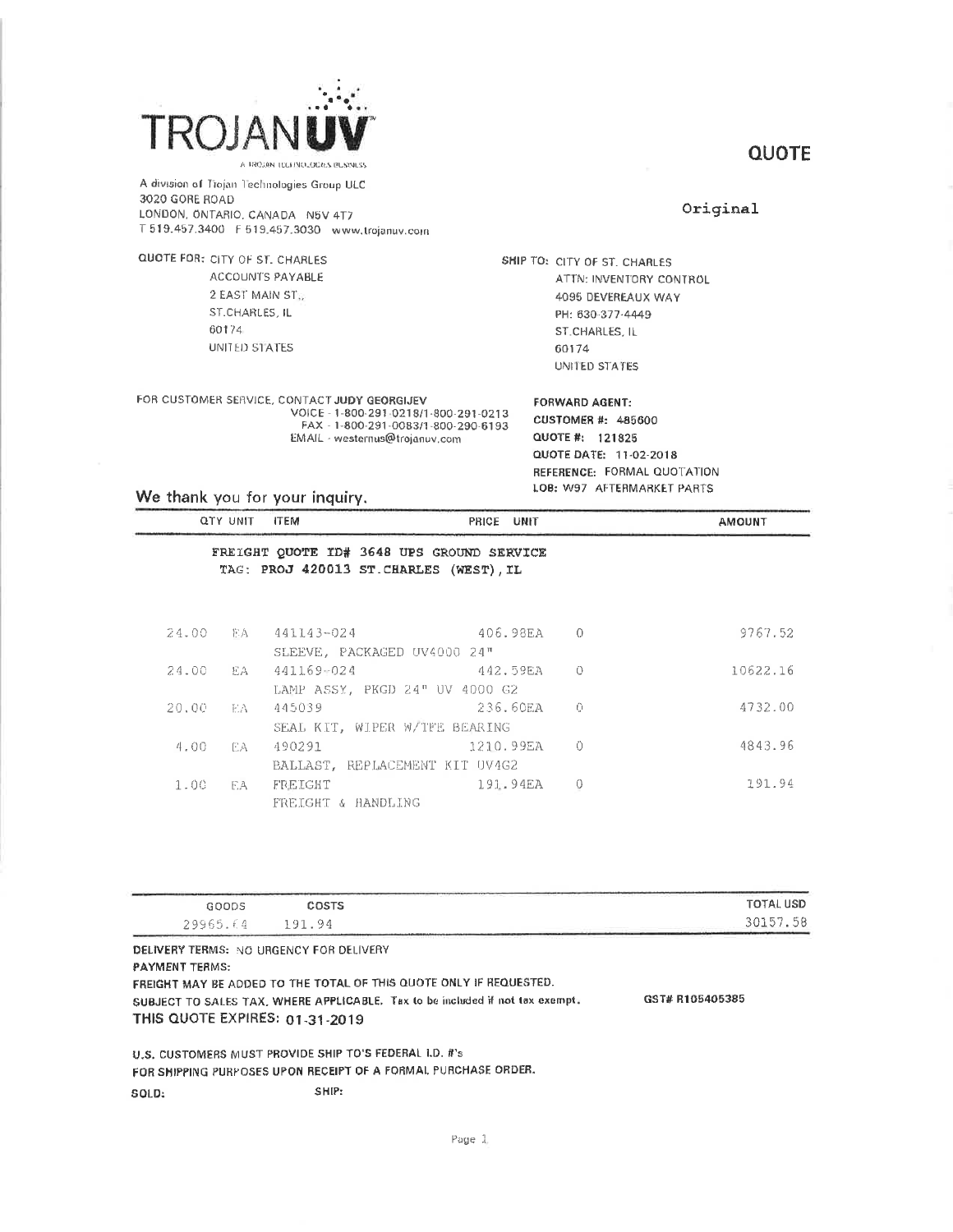

QUOTE FOR: CITY OF ST. CHARLES

60174

### **QUOTE**

A division of Trojan Technologies Group ULC 3020 GORE ROAD LONDON, ONTARIO, CANADA N5V 4T7 T 519.457.3400 F 519.457.3030 www.trojanuv.com

ACCOUNTS PAYABLE

2 EAST MAIN ST.,

ST.CHARLES, IL

UNITED STATES

Original

SHIP TO: CITY OF ST. CHARLES ATTN: INVENTORY CONTROL 4095 DEVEREAUX WAY PH: 630-377-4449 ST.CHARLES, IL 60174 UNITED STATES

FOR CUSTOMER SERVICE, CONTACT JUDY GEORGIJEV VOICE - 1-800-291-0218/1-800-291-0213 FAX - 1-800-291-0083/1-800-290-6193 EMAIL · westernus@trojanuv.com

**FORWARD AGENT:** 

CUSTOMER #: 485600 QUOTE #: 121824 QUOTE DATE: 11-02-2018 REFERENCE: FORMAL QUOTATION LOB: W97 AFTERMARKET PARTS

We thank you for your inquiry.

|          | QTY UNIT ITEM |                                                                                        | PRICE UNIT  |           | <b>AMOUNT</b> |
|----------|---------------|----------------------------------------------------------------------------------------|-------------|-----------|---------------|
|          |               | FREIGHT QUOTE ID# 3647 SKID/YRC STD SERVICE<br>TAG: PROJ 410970 ST. CHARLES (MAIN), IL |             |           |               |
|          |               | 30.00 EA 441169-028                                                                    | 439.62EA 0  |           | 13188.60      |
|          |               | LAMP ASSY, PKGD 28" UV 4000 G2                                                         |             |           |               |
| 6.00     | EA -          | 490291                                                                                 | 1210.99EA 0 |           | 7265.94       |
|          |               | BALLAST, REPLACEMENT KIT UV4G2                                                         |             |           |               |
| 30.00    | E.A           | 445067-001 2001                                                                        | 251.00EA    | $\Omega$  | 7530.00       |
|          |               | SEAL KIT, UV4000+ WIPER STD                                                            |             |           |               |
| 20.00 EA |               | $441143 - 028$ 406.98EA                                                                |             | $\bigcap$ | 8139.60       |
|          |               | SLEEVE, PACKAGED UV4000 28"                                                            |             |           |               |
| 4.00     | - 08 -        | 901507                                                                                 | 182.00CS    | $\cap$    | 728.00        |
|          |               | CLEANER, ACTICLEAN GEL 4X4L                                                            |             |           |               |
| 1.00     | FA            | FREIGHT                                                                                | 332.14EA    | $\Omega$  | 332.14        |
|          |               | FREIGHT & HANDLING                                                                     |             |           |               |